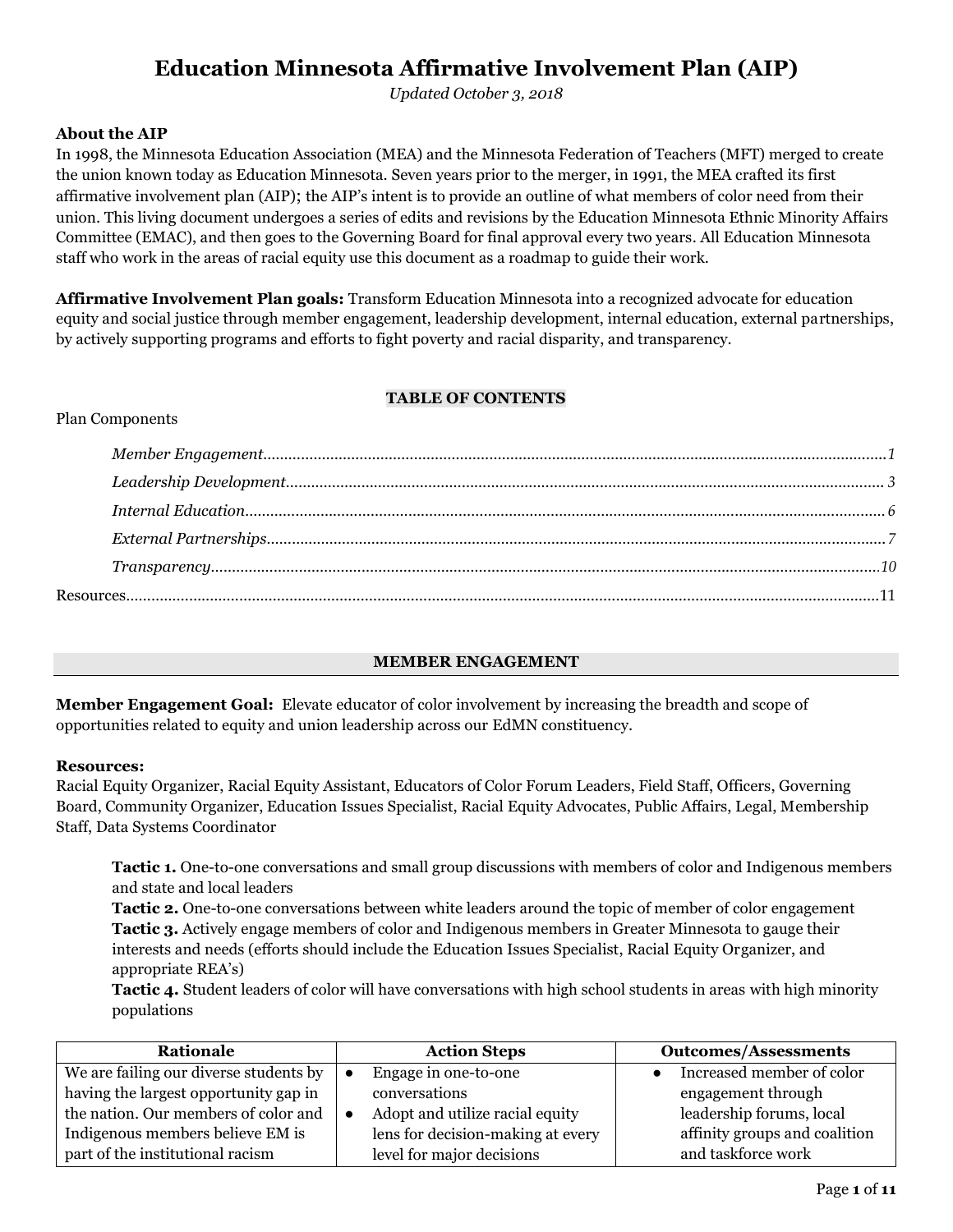| inherent in public education. Many<br>members are not being contacted by<br>the union except during contract<br>negotiations; this supports their belief<br>that EM does not care about members<br>of color, Indigenous members, or<br>equity. EMAC believes that one-to-<br>one conversations and small group<br>discussions with members of color<br>and Indigenous members need to<br>happen consistently to promote<br>member involvement and equity<br>within EM. | Put opportunity gap issues in<br>$\bullet$<br>more prominent positions in<br>legislative goals and within EPIC<br>papers<br>Hold members of color and<br>$\bullet$<br>Indigenous members gatherings<br>at local offices<br>Engage young members of color<br>$\bullet$<br>and Indigenous members by<br>convening them around<br>professional issues and the<br>opportunity gap. | Continue to assist and<br>$\bullet$<br>sponsor member of color<br>meetings for 7 local<br>organizations<br>Increased member of color in<br>$\bullet$<br>leadership positions within<br>their locals and on Governing<br>Board<br>Increased member of color<br>engagement at the RC, RA,<br>and AFT conventions<br>Increased member of color<br>participation and leadership<br>at Summer Seminar |
|------------------------------------------------------------------------------------------------------------------------------------------------------------------------------------------------------------------------------------------------------------------------------------------------------------------------------------------------------------------------------------------------------------------------------------------------------------------------|--------------------------------------------------------------------------------------------------------------------------------------------------------------------------------------------------------------------------------------------------------------------------------------------------------------------------------------------------------------------------------|--------------------------------------------------------------------------------------------------------------------------------------------------------------------------------------------------------------------------------------------------------------------------------------------------------------------------------------------------------------------------------------------------|
| Corporate education reform<br>organizations have full-time<br>organizers in MN. These<br>organizations have signed up<br>hundreds of our members by tapping<br>into our members' frustration with<br>the lack of equity in public schools.                                                                                                                                                                                                                             |                                                                                                                                                                                                                                                                                                                                                                                | Continually decrease the<br>$\bullet$<br>opportunity gap                                                                                                                                                                                                                                                                                                                                         |

**Tactic 5.** Train EMAC members to lead focus groups so they can gather information from their own locals **Tactic 6.** Invite leaders of each of the ethnic forums to sit in on an EMAC meeting to share their ideas and concerns

| <b>Rationale</b>                                                                                                                                                                                                                                                                                                                                                                                                                                                                                                                                                                                                                                                                                                                                                                                                               | <b>Action Steps</b>                                                                                                                                                                                                                                                                                                                                                                                                                                                                                                                                                                                                                                                                                                                                                                 | <b>Outcomes/Assessments</b>                                                                                                                                   |
|--------------------------------------------------------------------------------------------------------------------------------------------------------------------------------------------------------------------------------------------------------------------------------------------------------------------------------------------------------------------------------------------------------------------------------------------------------------------------------------------------------------------------------------------------------------------------------------------------------------------------------------------------------------------------------------------------------------------------------------------------------------------------------------------------------------------------------|-------------------------------------------------------------------------------------------------------------------------------------------------------------------------------------------------------------------------------------------------------------------------------------------------------------------------------------------------------------------------------------------------------------------------------------------------------------------------------------------------------------------------------------------------------------------------------------------------------------------------------------------------------------------------------------------------------------------------------------------------------------------------------------|---------------------------------------------------------------------------------------------------------------------------------------------------------------|
| Members of color feel racially isolated<br>and disconnected, so creating spaces<br>to network and have conversations<br>will ensure that members feel more<br>involved and care about their union.<br>In addition to ethnic-specific forums,<br>local organizations provide a natural<br>space for getting acquainted, meeting<br>and organizing around common<br>issues and interests.<br>EM needs the participation and<br>partnership of locals to engage their<br>members of color and Indigenous<br>members in order to get accurate data<br>for members who are engaged and to<br>directly reach out to members to<br>invite them to become leaders within<br>our union. Often times, locals have<br>more direct access to members and<br>member lists and are a vital<br>component to create an inclusive<br>community. | Develop a mechanism to<br>$\bullet$<br>encourage ideas for improvement,<br>by providing a high quality of<br>standardized commitments to<br>members of color, as well as<br>collecting data from different<br>communities that analyze the<br>problem areas.<br>Identify and implement personal<br>$\bullet$<br>accountability measures for local<br>leaders to actively support and<br>engage with to create measurable<br>strides toward equity<br>Develop a regular, meaningful<br>$\bullet$<br>opportunity to convene white<br>allies in racial justice work<br>through Education Minnesota;<br>these meetings will be led by well-<br>trained white social justice<br>members, such as REAs<br>Identify ways to sustain member<br>$\bullet$<br>involvement and prevent burnout | Have consistency in recognizing<br>$\bullet$<br>and accepting new ideas from<br>members of color. This creates<br>honesty in the interactions with<br>members |

**Tactic 7.** Establish and ground member of color affinity work in local organizations **Tactic 8.** Map member involvement with communities of color and anti-poverty groups **Tactic 9.** Run issue-based campaigns in locals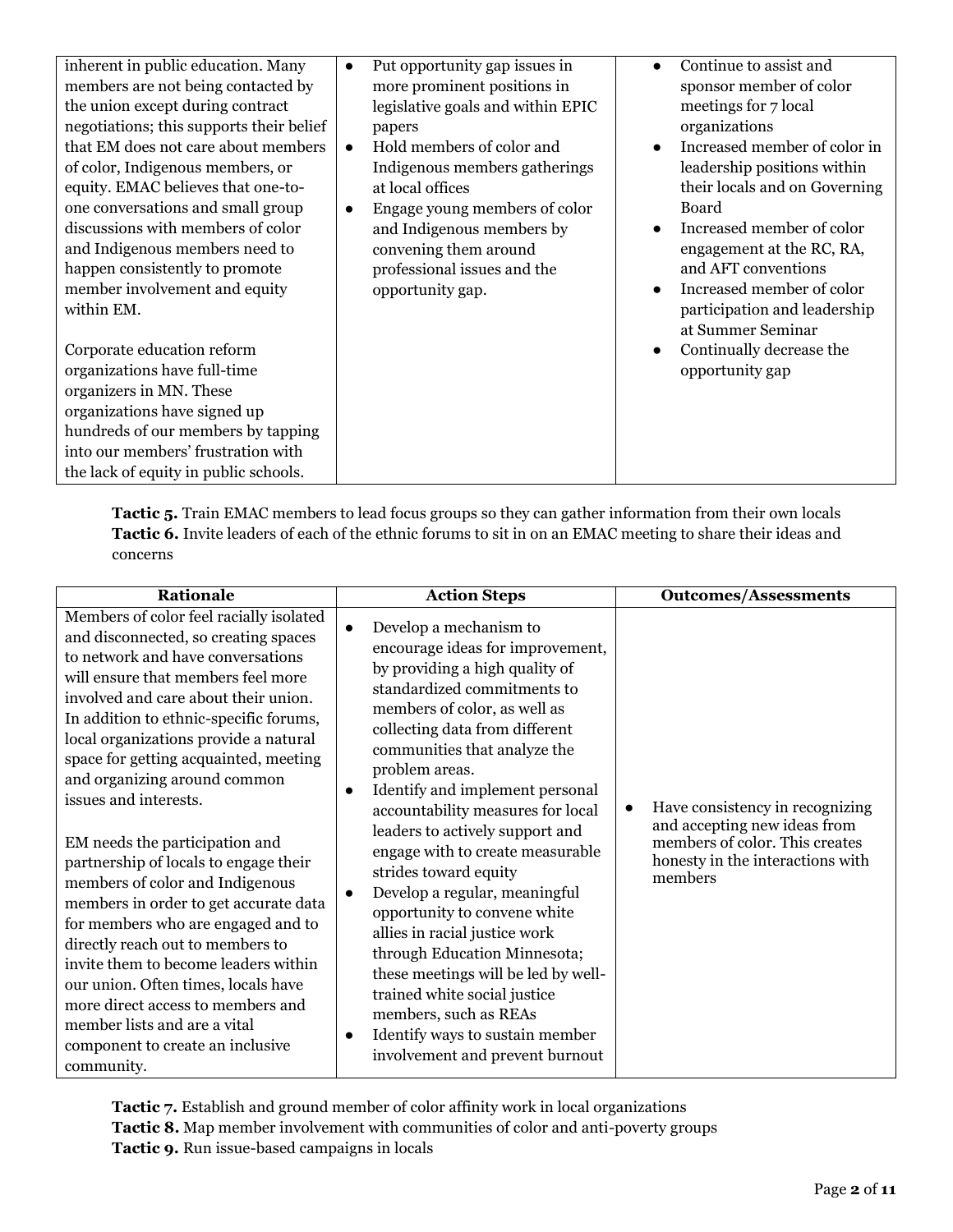**Tactic 10.** Continue local campaigns to include equity strategies that can be brought forward to the Representative Convention (RC); introduce to the AFT and NEA National Convention **Tactic 11.** Track accurate data on ethnicity of members, and engage locals in the process of identifying members of color and Indigenous members

| Rationale                                                                                                                                                                                                                             | <b>Action Steps</b>                                                                                                                                                                                                                                                                                                                                                                                                                                                                                                                                                                                                                                                                                                                           | <b>Outcomes/Assessments</b> |
|---------------------------------------------------------------------------------------------------------------------------------------------------------------------------------------------------------------------------------------|-----------------------------------------------------------------------------------------------------------------------------------------------------------------------------------------------------------------------------------------------------------------------------------------------------------------------------------------------------------------------------------------------------------------------------------------------------------------------------------------------------------------------------------------------------------------------------------------------------------------------------------------------------------------------------------------------------------------------------------------------|-----------------------------|
| Members of color who live in<br>communities with high levels of<br>poverty must first identify what<br>issues in the community that affect<br>them and work to create a space for<br>our members of color to voice their<br>concerns. | Maintain up-to-date<br>$\bullet$<br>organizational power maps and<br>work to increase member<br>involvement in key organizations<br><b>Recruit Education Minnesota</b><br>$\bullet$<br>members who are community<br>leaders to be activists within the<br>union<br>Activate members in campaigns<br>$\bullet$<br>related to their current<br>community involvement<br>$(\$15/hour minimum wage in St.$<br>Paul, Roseville's educators of<br>color affinity group and Sanctuary<br>City campaign, Navigate<br>MN/immigration rights, etc.)<br>Build issue-based coalitions in<br>key communities<br>Work with America Votes to<br>$\bullet$<br>identify members of color and<br>Indigenous members in the VAN<br>Engage locals to improve data |                             |

#### **Member Engagement Accomplishments:**

- ✓ Created educators of color forums for each target ethnic group
	- o Determined forum names, logos, mission statements, leaders
	- o Hosted forum gatherings
- ✓ Promoted member involvement in integration rule hearing at state and local levels
- ✓ Promoted member involvement in desegregation lawsuit
- ✓ Launched Equity Coalition in March 2015 that includes faith groups, labor groups, and communities of color
- $\checkmark$  Activated members in the Equity Coalition Minnesota Miracle 2.0 Campaign for: free college tuition, universal pre-k, and Full-Services Community Schools expansion
- ✓ Connected and continue to connect members of color and Indigenous members in informal support networks (back-to-school, end of the year, and winter celebrations)
- ✓ Developed and implemented a universal sign-in sheet for Education Minnesota events in spring 2016 that allows individuals to self-identify their ethnicity

#### **LEADERSHIP DEVELOPMENT**

<span id="page-2-0"></span>**Leadership Development Goal:** Provide intentional, measurable opportunities for leadership development, outreach, and advancement; serving to strengthen EdMN equity goals.

#### **Resources:**

Racial Equity Organizer, Racial Equity Assistant, Field Staff, Officers, Governing Board, Locals, Education Issues Specialist, Racial Equity Advocates of Color, Elected/Appointed Leaders of Color

**Tactic 1.** Establish a mentoring program for members of color and Indigenous members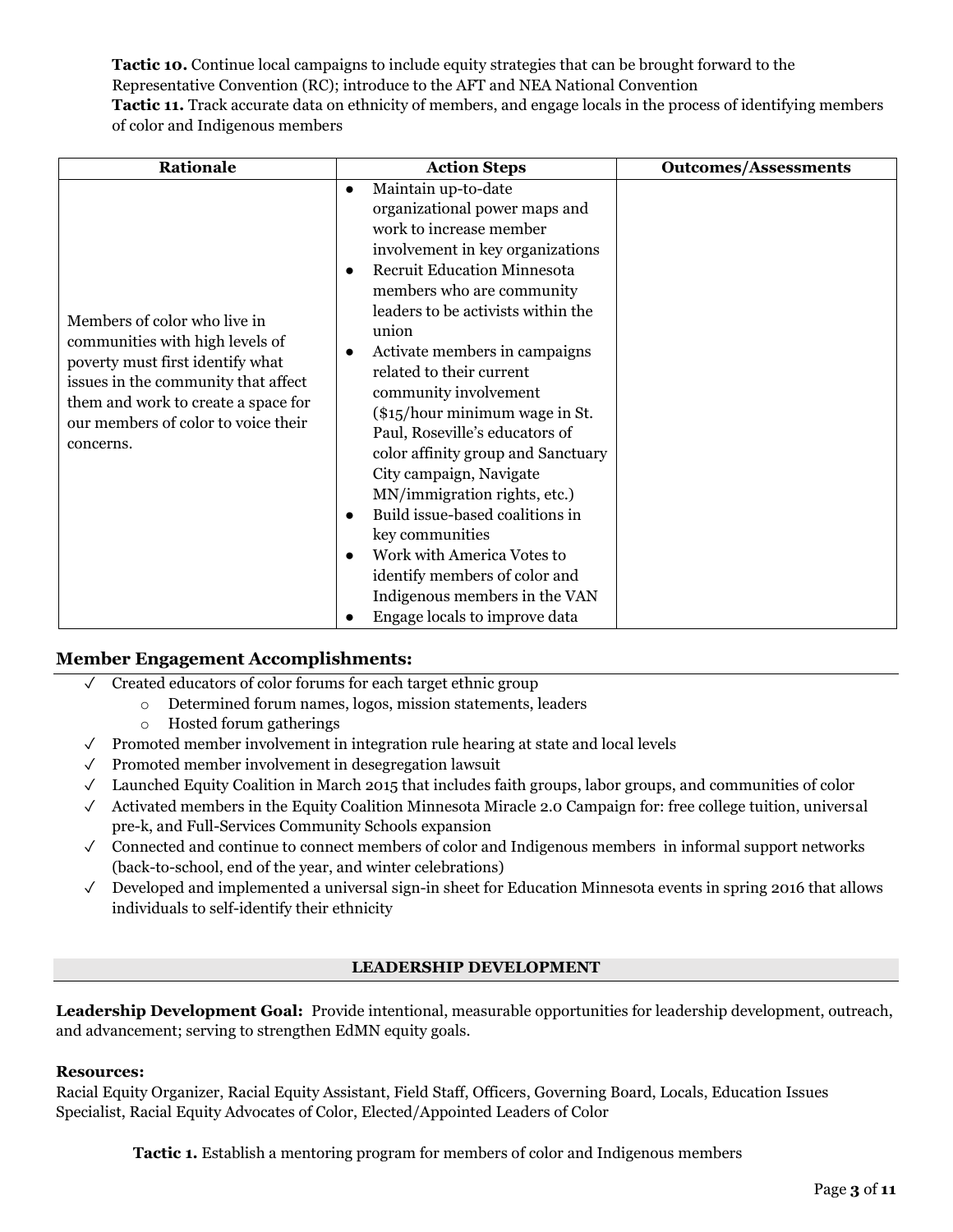**Tactic 2.** Provide training for field staff and locally elected leaders (presidents, treasurers, etc.) on how to mentor and help members of color and Indigenous members become active leaders in their local organizations **Tactic 3.** Recognize excellent educators by encouraging nominations for state and national awards

| <b>Rationale</b>                                                                                                                                                                                                                                                                                                                                                                                                                                                                                                                                                                                                                                                                                                                              | <b>Action Steps</b>                                                                                                                                                                                                                                                                                                                                                                                                                                                                                                                                                                                                                                                                                        | <b>Outcomes/Assessments</b>                                                                                                                                                                                                                                                                                                                                                                   |
|-----------------------------------------------------------------------------------------------------------------------------------------------------------------------------------------------------------------------------------------------------------------------------------------------------------------------------------------------------------------------------------------------------------------------------------------------------------------------------------------------------------------------------------------------------------------------------------------------------------------------------------------------------------------------------------------------------------------------------------------------|------------------------------------------------------------------------------------------------------------------------------------------------------------------------------------------------------------------------------------------------------------------------------------------------------------------------------------------------------------------------------------------------------------------------------------------------------------------------------------------------------------------------------------------------------------------------------------------------------------------------------------------------------------------------------------------------------------|-----------------------------------------------------------------------------------------------------------------------------------------------------------------------------------------------------------------------------------------------------------------------------------------------------------------------------------------------------------------------------------------------|
| In order to have the best schools, we<br>need the best leaders in education.<br>Mentorship programs are an excellent<br>way to engage our members of color<br>to become active leaders in their local<br>organizations. It promotes excellence<br>by providing support and guidance,<br>one-to-one training, encouragement<br>and knowledge to navigate a system<br>that can be confusing and daunting<br>without the correct information.<br>Many leadership opportunities within<br>our union are not widely known about<br>due to the increased pressures of the<br>day to day classroom expectations.<br>Mentorship would provide new<br>leaders with the right information and<br>encourages a culture of collaboration<br>and openness. | Develop a cadre of teachers of<br>$\bullet$<br>color to serve as informal mentors<br>via email and phone<br>Develop a resource for educators<br>$\bullet$<br>of color to provide them with<br>tools for documenting<br>experiences and understanding<br>member rights<br>Interested REAs to take on<br>$\bullet$<br>mentoring roles at the conclusion<br>of year of training and<br>engagement<br>Take advantage of train-the-<br>$\bullet$<br>trainer opportunities (members<br>who have been to trainings share<br>their experiences with other<br>members)<br>Create formal and informal<br>$\bullet$<br>spaces for educators of color to<br>network and connect during<br>major conferences and events | Convened a meeting of the<br>$\bullet$<br>Elder Squad (retired master<br>teachers and ESPs) to discuss<br>mentoring structure and<br>evaluation of teacher<br>evaluation system for racial<br>bias<br>Pilot of mentorship model<br>$\bullet$<br>currently being tested in St.<br>Paul School district<br>Compilation<br>of<br>$\bullet$<br>documentation resource<br>is<br>currently underway |
| Acknowledging excellent educators of<br>color for their work is another way to<br>strengthen the support of current<br>educators of color and Indigenous<br>members. It also helps to recruit and<br>retain educators of color and<br>Indigenous people to become<br>educators by highlighting those<br>members already in the profession.                                                                                                                                                                                                                                                                                                                                                                                                    | Create recognitions within forums<br>٠<br>based on Teacher Leadership<br>Competencies model                                                                                                                                                                                                                                                                                                                                                                                                                                                                                                                                                                                                                | Recognition for leaders of<br>$\bullet$<br>color application/nomination<br>form created<br>Annual dates published for<br>nominations<br>Process established on<br>$\bullet$<br>choosing members to be<br>recognized<br>Annual recognition event<br>planned                                                                                                                                    |

**Tactic 4.** Provide additional development and training opportunities for leaders of color **Tactic 5.** Provide opportunities and pathways for members of color and Indigenous members to attend leadership conferences and events locally and nationally

**Tactic 6.** Encourage members to join NEA Ethnic Caucuses and participate in meetings and events **Tactic 7.** Encourage leaders of color to run for delegate seats and other elected positions **Tactic 8.** Encourage leaders of color to run for elected office locally and statewide.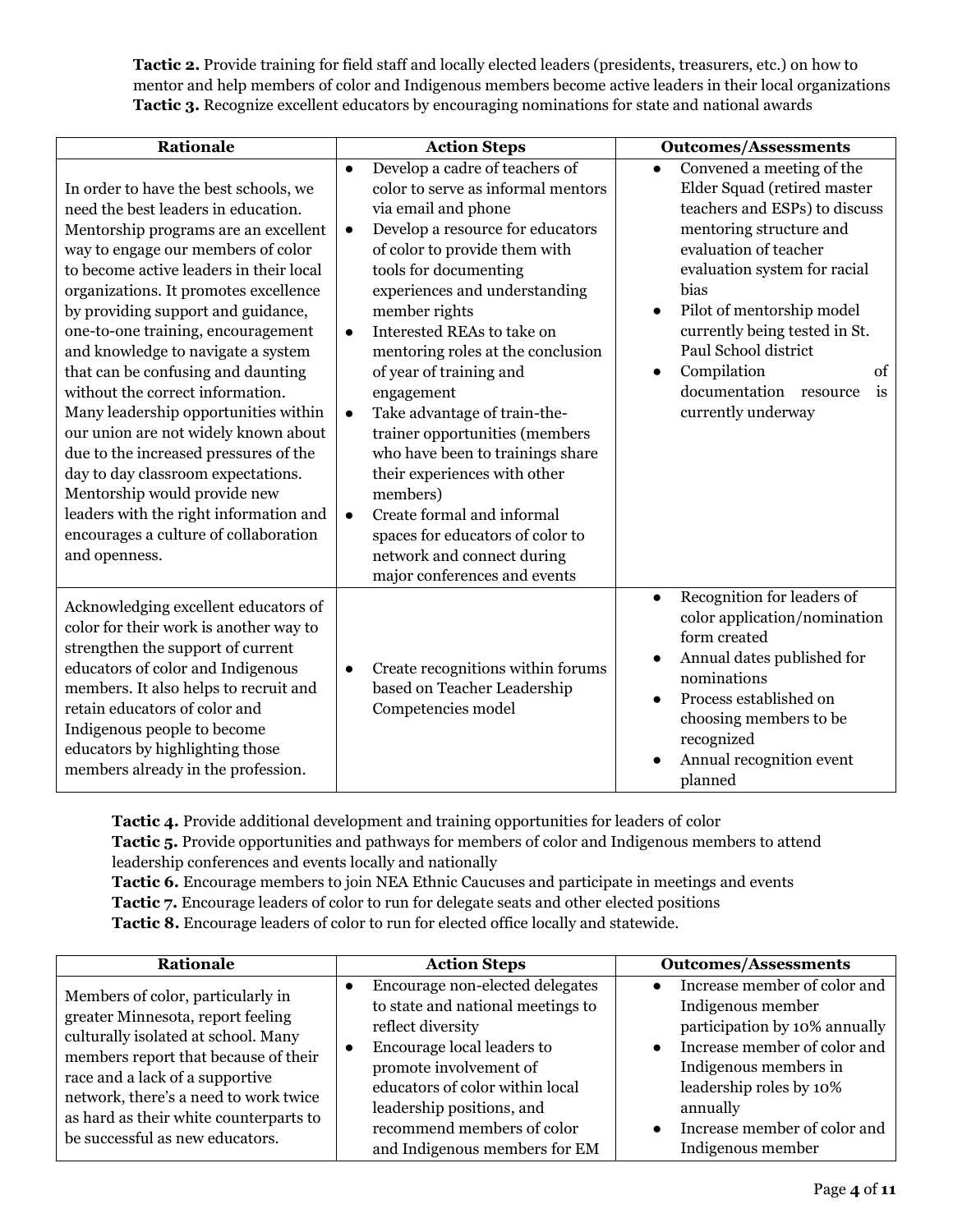| committees (over 50% increase in  | participation from greater |
|-----------------------------------|----------------------------|
| members of color and Indigenous   | Minnesota by 10% annually  |
| members on standing committees    |                            |
| in $2016$ )                       |                            |
| Set up a governance               |                            |
|                                   |                            |
| training/dinner for members of    |                            |
| color and Indigenous members at   |                            |
| the RC                            |                            |
| Secure guest passes for non-      |                            |
| delegate members of color and     |                            |
| Indigenous members to attend      |                            |
| the RC                            |                            |
| Work with NEA to provide spaces   |                            |
| for up to 50 active members of    |                            |
| color and Indigenous members to   |                            |
| attend the 2018 Social Justice    |                            |
| Conference in Minneapolis         |                            |
| Work with NEA to obtain guest     |                            |
| passes for non-delegate members   |                            |
| of color and Indigenous members   |                            |
| to attend RA sessions             |                            |
| Bring NEA to Summer Seminar to    |                            |
| offer Minority Leadership         |                            |
| training, Diversity training,     |                            |
| Cultural Competence training,     |                            |
| Social Justice training, and      |                            |
| Women's Leadership training       |                            |
| Actively reach out to members of  |                            |
| color and Indigenous members in   |                            |
| greater Minnesota to assess their |                            |
| needs                             |                            |
|                                   |                            |

**Tactic 9.** Develop a streamlined and transparent process of choice, communication, record-keeping, and data collection so members of color and Indigenous members, Officers, and staff can meet the leadership development needs of members of color and Indigenous members

| <b>Rationale</b>                                                                                                                                                                                           | <b>Action Steps</b>                                          | <b>Outcomes/Assessments</b>                                                                                                                                                                                                                                           |
|------------------------------------------------------------------------------------------------------------------------------------------------------------------------------------------------------------|--------------------------------------------------------------|-----------------------------------------------------------------------------------------------------------------------------------------------------------------------------------------------------------------------------------------------------------------------|
| There are lots of opportunities both<br>nationally and locally for our<br>members to be trained on race and<br>equity issues, but there needs to be<br>one place where members can access<br>these events. | Develop a method to track who<br>$\bullet$<br>attends events | Accessible list of events<br>posted and continually<br>updated for members to view<br>Method of apply to these<br>$\bullet$<br>events developed and posted<br>Opportunities are openly<br>$\bullet$<br>advertised<br>Funding options are.<br>$\bullet$<br>transparent |

# **Leadership Development Accomplishments:**

- ✓ Identified social justice/racial equity activists through one-to-one conversations o Conducted survey for educators of color in winter 2016
- ✓ Created online support networks for members of color and Indigenous members for online learning; the Racial Equity Community of Practice is the most popular forum on EdCommunities for Minnesota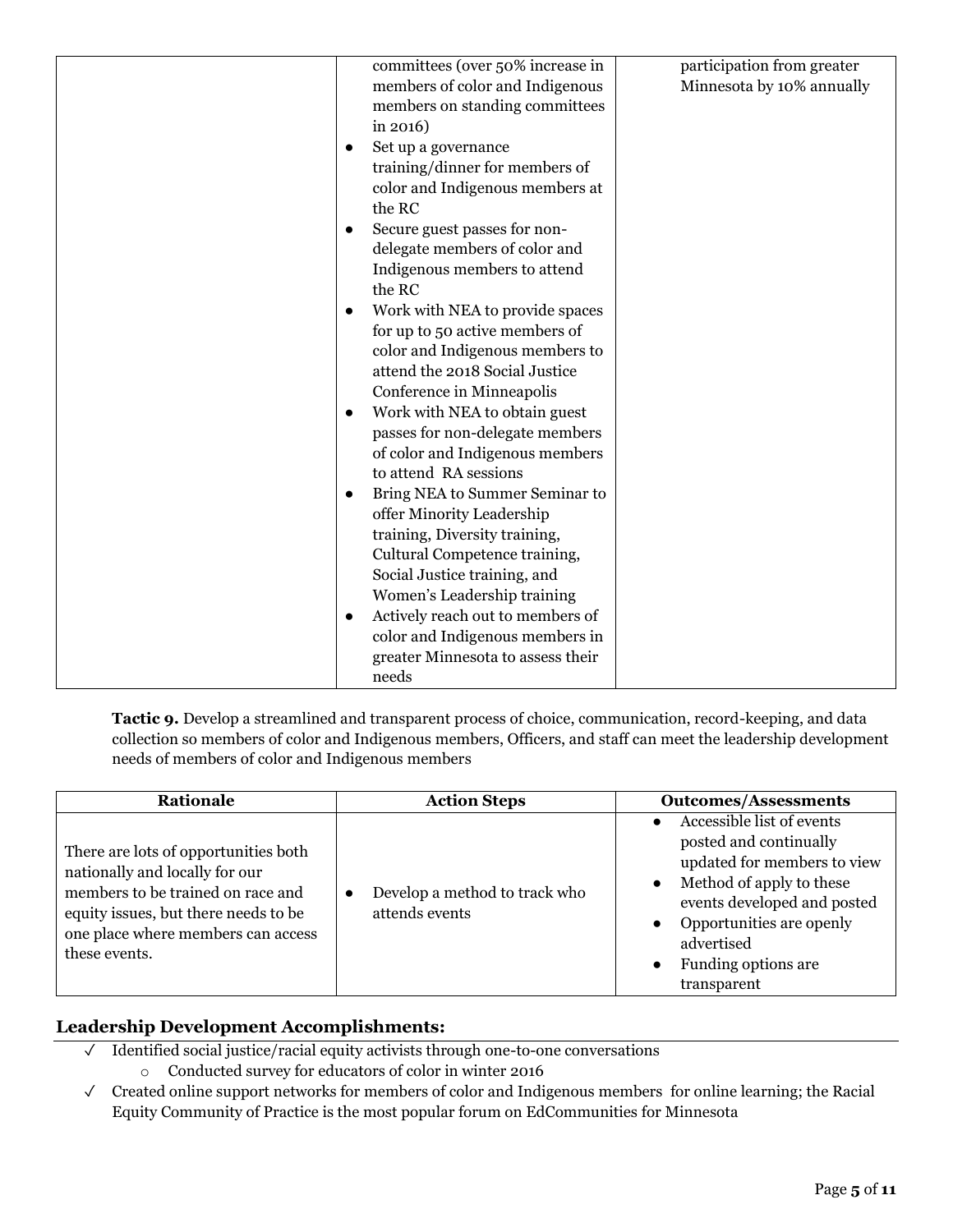$\checkmark$  Continue to convene the Elder Squad (Education Minnesota retirees) to design a mentoring program and pull together resources for members of color and Indigenous members containing information about member rights, documentation, and reporting information

#### **INTERNAL EDUCATION**

<span id="page-5-0"></span>**Internal Education Goal:** Visibly increase equity pursuits that are inclusive in language, action and scope.

#### **Resources:**

Racial Equity Organizer, Racial Equity Assistant, Education Issues Specialist, Officers, Governing Board, Local Presidents, Regional Governing Boards, EMAC, Public Affairs, Legal, Our Diverse and Healthy Workplace Team, Intercultural Development Inventory

**Tactic 1.** Anti-racism and racial equity training for the Governing Board and local leaders **Tactic 2.** Anti-racism and racial equity training for Education Minnesota staff **Tactic 3.** Develop a "race rubric" for each Education Minnesota department to use to assess the department's racial equity in regard to members as an accountability and transparency piece **Tactic 4.** Help the Governing Board, Education Minnesota staff, and local leaders understand the history and context of deep culture of Minnesota, the Midwest, and the United States in general **Tactic 5.** Actively educate local leaders about equity barriers to recruitment and retention; staff should try to have critical conversations around this topic with districts

| <b>Rationale</b>                        | <b>Action Steps</b>                           | <b>Outcomes/Assessments</b> |
|-----------------------------------------|-----------------------------------------------|-----------------------------|
| In order for equity to be recognized as | Require governance and staff to               |                             |
| an organizational priority, staff       | participate in regular journey                |                             |
| members need to assess their current    | partner activities around racial              |                             |
| ways of interacting with members of     | equity led by Education Issues                |                             |
| color and Indigenous members. EM        | staff or Racial Equity Advocates              |                             |
| needs to evaluate race impact of its    | Develop guidelines and trainings<br>$\bullet$ |                             |
| policy advocacy, issues, campaigns      | for departmental race equity                  |                             |
| and communications on members,          | analysis                                      |                             |
| students, and the public education      | Require governance and staff to<br>$\bullet$  |                             |
| system. If EM is to be a leader in      | reach out to locals and advocate              |                             |
| promoting education equity, staff       | for equitable hiring practices,               |                             |
| need to be equipped to articulate the   | policies, and continuous                      |                             |
| need for racial equity to members and   | evaluation of their practices to              |                             |
| the public, and be able to organize     | establish equitable environments              |                             |
| around the issue. Our self-interest in  | that actively challenge white                 |                             |
| education equity needs to be defined    | supremacy and cultural norms                  |                             |
| and articulated to staff and the        | that isolate members of color and             |                             |
| members.                                | Indigenous members                            |                             |

**Tactic 6.** Create a cultural shift by recognizing that teaching conditions and learning conditions that affect all educators and students also affect all educators and students of color

| Rationale                                                                                                                                                                                                                                                                                                          | <b>Action Steps</b>                                                                                                                                                                                                                               | <b>Outcomes/Assessments</b> |
|--------------------------------------------------------------------------------------------------------------------------------------------------------------------------------------------------------------------------------------------------------------------------------------------------------------------|---------------------------------------------------------------------------------------------------------------------------------------------------------------------------------------------------------------------------------------------------|-----------------------------|
| Using inclusive language is necessary<br>to create a community of respect that<br>recognizes and appreciates the rich<br>diversity of our members across the<br>state. In order to engage members of<br>color and Indigenous members,<br>inclusive language must be used.<br>Intercultural competence is necessary | At the 2014 RC, delegates voted to<br>adopt NAACP inclusive classroom<br>language; Education Minnesota<br>will incorporate this specific<br>language as much as possible into<br>its communications, publications<br>and professional development |                             |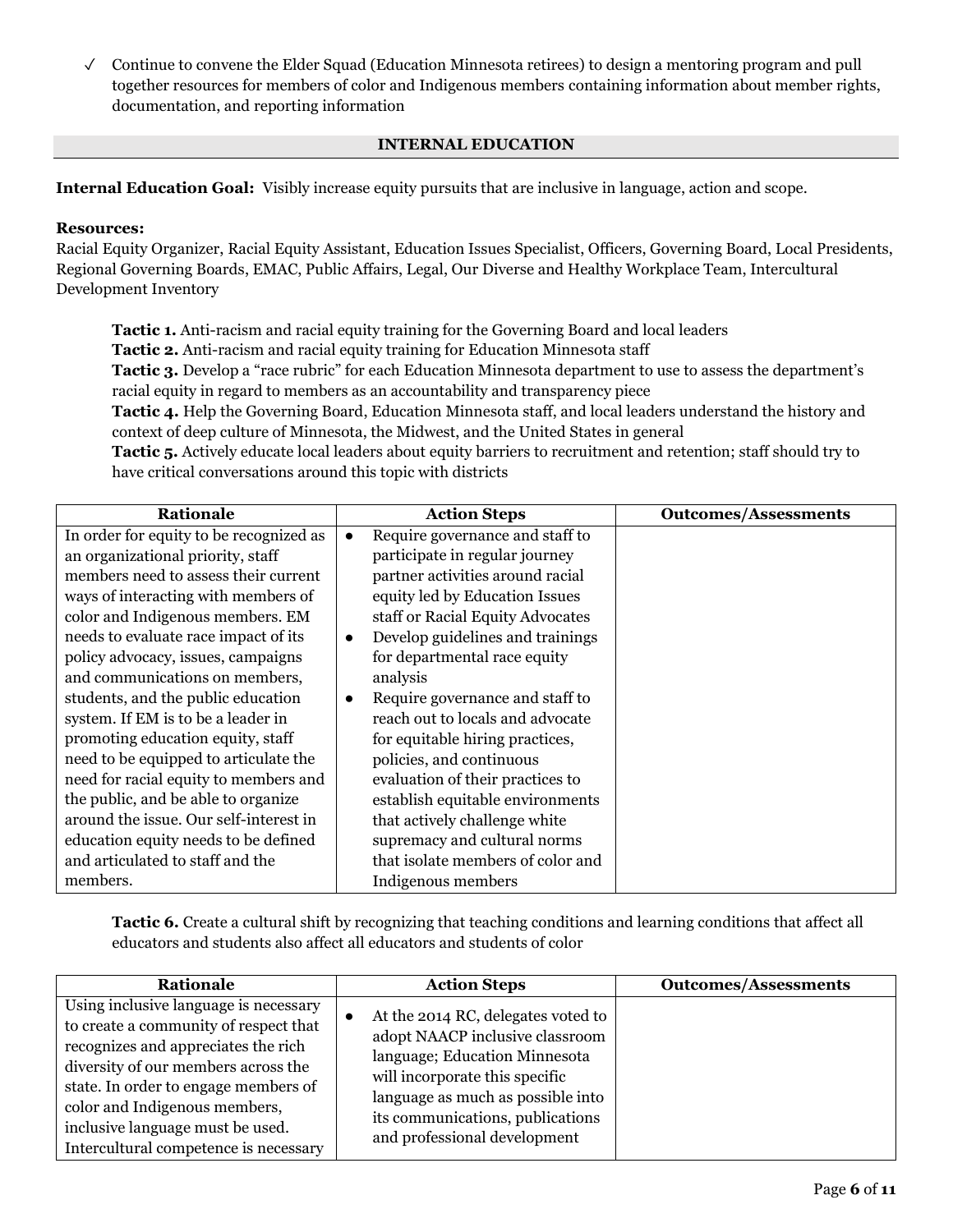| for all educators and using inclusive<br>language is one step in creating<br>inclusive spaces where all members<br>feel validated, supported, and<br>respected. | and actively work with locals to<br>do the same. |  |
|-----------------------------------------------------------------------------------------------------------------------------------------------------------------|--------------------------------------------------|--|
|-----------------------------------------------------------------------------------------------------------------------------------------------------------------|--------------------------------------------------|--|

**Tactic 7.** Encourage all sponsored conferences to demonstrate inclusiveness in presenters, materials and content **Tactic 8.** Reflect diversity in organizational publications

| <b>Rationale</b>                                                                                                                                                                                                                                                                                                                                                                                                                                                                                                                                                                                                                                                               | <b>Action Steps</b>                                                                                                                                                                                                                                                                                                                                     | <b>Outcomes/Assessments</b> |
|--------------------------------------------------------------------------------------------------------------------------------------------------------------------------------------------------------------------------------------------------------------------------------------------------------------------------------------------------------------------------------------------------------------------------------------------------------------------------------------------------------------------------------------------------------------------------------------------------------------------------------------------------------------------------------|---------------------------------------------------------------------------------------------------------------------------------------------------------------------------------------------------------------------------------------------------------------------------------------------------------------------------------------------------------|-----------------------------|
| According to EM website, "One of the<br>core purposes of the 'Believe in 'We"<br>campaign is to emphasize how our<br>members and the Minnesota public<br>share the same values for our<br>students-fairness, freedom,<br>opportunity, equity, inclusiveness,<br>excellence-and that we must all<br>speak up for these values. 'Believe in<br>'We" also will help us express the<br>value of belonging to Education<br>Minnesota and the power we have<br>when we speak with a united voice.<br>Publications should represent all<br>members and include racially diverse<br>leaders to show we value all our<br>members and that all our members<br>have a place in our union. | Integrate racial equity component<br>into all of our requests for<br>proposals<br>Publications will include racially<br>$\bullet$<br>diverse pictures, and articles<br>dealing with members,<br>organizational leadership, and<br>students interacting in a<br>meaningful way; publications will<br>also acknowledge ethnic and<br>diverse celebrations |                             |

# **Internal Education Accomplishments:**

- ✓ Created a new ER&D strand for anti-racism and racial equity (Facing Inequities and Racism in Education/FIRE)
	- $\circ$  Widely distributed application for members to apply to join the work group in fall 2015
		- o Work group held first retreat in February 2016; online and in-person meetings are ongoing
		- o Modules of curriculum identified in spring 2016
- $\checkmark$  Governing Board and local leaders attended Science House training on racial equity in 2015-16
- ✓ Certified Education Minnesota staff as Intercultural Development Inventory (IDI) administrators
- $\checkmark$  Continuing staff exploration of racial equity issues through the Our Diverse and Healthy Workplace (ODHW) Team
- $\checkmark$  At least 40 staff members have taken the Intercultural Development Inventory (IDI) as of December 2017
- $\checkmark$  Continuing to encourage staff to participate in the Intercultural Development Inventory (IDI)
- ✓ Implemented anti-racism and racial equity professional development in a variety of venues (face-to-face, hybrid, online) through the Minnesota Educator Academy (MEA)
- $\sqrt{\phantom{a}}$  Racial Equity Advocate (REA) Cohort established in summer 2017 and REAs continue to engage in the year-long process
- $\checkmark$  Community Storytelling professional development series launched in late 2016
- <span id="page-6-0"></span>✓ REAs and Education Issues Specialists hosted and continue to host Community Storytelling train-the-trainer sessions and racial equity EdCamps across the state

#### **EXTERNAL PARTNERSHIPS**

**External Partnership Goal:** Actively support programs and efforts to fight poverty and racial disparity.

#### **Resources:**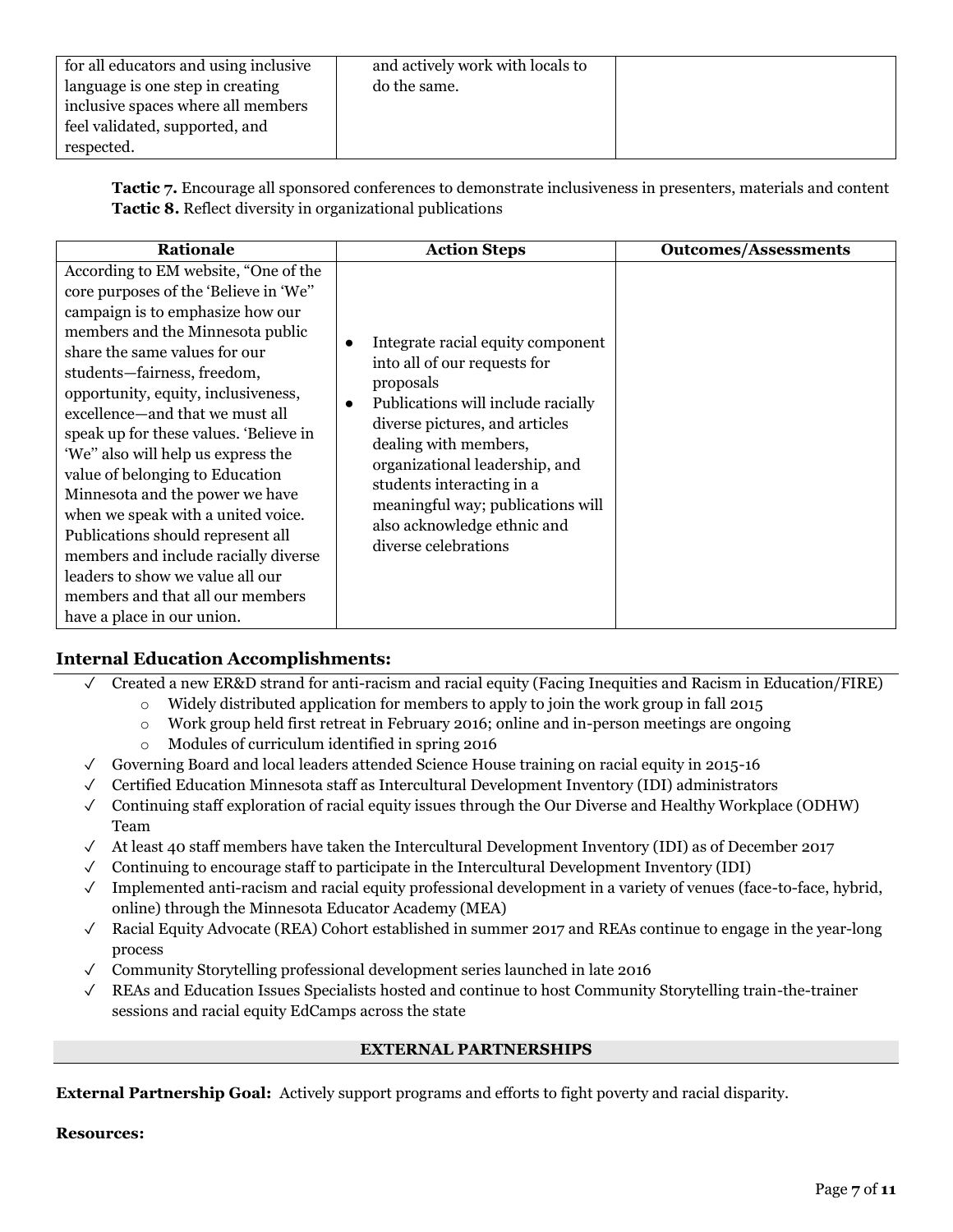Racial Equity Organizer, Racial Equity Assistant, Governing Board, Community Organizer, Officers, student programs, Public Affairs, Racial Equity Advocates, Local Leaders, community partners

**Tactic 1.** Build and maintain cooperative relationships with community organizations

**Tactic 2.** Countering corporate reform by building and maintaining organizations to support and strengthen public education including campaigns and political organizers throughout the state

**Tactic 3.** Build and maintain relationships with local colleges and Universities to develop mentorship programs with aspiring teachers of color

**Tactic 4.** Ensure ALL preservice teachers complete courses in racial equity and cross-cultural curriculum development

**Tactic 5.** Ensure educators-in-training have diversity and cross-cultural courses

**Tactic 6.** Partner with local community organizers to support Restorative Practice training for Education Minnesota members

**Tactic 7.** Community engagement with parents and organizations working to eliminate the school-to-prison pipeline and racial disparities in suspensions and discipline

| Rationale                                                                                                                                                                                                                                                                                                                                                                                                     | <b>Action Steps</b>                                                                                                                                                                                                                                                                                                                                                                                                                                                                                                                                                                                                                                                                                                                                                                                                                                   | <b>Outcomes/Assessments</b> |
|---------------------------------------------------------------------------------------------------------------------------------------------------------------------------------------------------------------------------------------------------------------------------------------------------------------------------------------------------------------------------------------------------------------|-------------------------------------------------------------------------------------------------------------------------------------------------------------------------------------------------------------------------------------------------------------------------------------------------------------------------------------------------------------------------------------------------------------------------------------------------------------------------------------------------------------------------------------------------------------------------------------------------------------------------------------------------------------------------------------------------------------------------------------------------------------------------------------------------------------------------------------------------------|-----------------------------|
| Members of color, community<br>leaders, elected officials, unions and<br>education leaders criticize EM for a<br>lack of equity focused policy solutions<br>and messaging that reframes race and<br>the education debate. Our efforts<br>must be powerful, public and offer<br>meaningful ways for parents and<br>communities of color to work with<br>educators to address racism and<br>racial disparities. | Build on existing relationships<br>$\bullet$<br>with partners<br>Support ongoing partnerships<br>$\bullet$<br>with organizations including<br><b>Headwaters Foundation for</b><br>Justice, Take Action Minnesota,<br>MRLF, Navigate MN, Coalition<br>for Quality Public Schools, NOC,<br>ISAIAH, SEIU, MnEEP, CTUL,<br>Shakopee Diversity Alliance,<br>Esperanza<br><b>Invite Equity Coalition members</b><br>$\bullet$<br>to help present MN Miracle 2.0<br>campaign at the December 2017<br>Governing Board meeting<br>Build community alliances into<br>$\bullet$<br>integration and desegregation<br>efforts; examples include: Osseo<br>local and the MRLF collaboration<br>on Osseo School Campaign which<br>aims to increase racial diversity<br>within the school board<br>Continue commitment to<br>$\bullet$<br>resolving school discipline |                             |
|                                                                                                                                                                                                                                                                                                                                                                                                               | disparities                                                                                                                                                                                                                                                                                                                                                                                                                                                                                                                                                                                                                                                                                                                                                                                                                                           |                             |

**Tactic 8.** Invite staff and members from partners who have been fighting poverty and/or racism to speak at staff meetings and governance meetings

**Tactic 9.** Run external organizing campaigns to promote meaningful ways to address racial disparities in public education

| Rationale                                                                                                                                                                                 | <b>Action Steps</b>                                                                                                       | <b>Outcomes/Assessments</b> |
|-------------------------------------------------------------------------------------------------------------------------------------------------------------------------------------------|---------------------------------------------------------------------------------------------------------------------------|-----------------------------|
| EM is working on equity projects with<br>external partners. We need to build<br>on our existing relationships with<br>community partners to create more<br>buy-in from staff and leaders. | Activate members to join the<br>planning committee for the<br>August 2018 International<br>Restorative Justice conference |                             |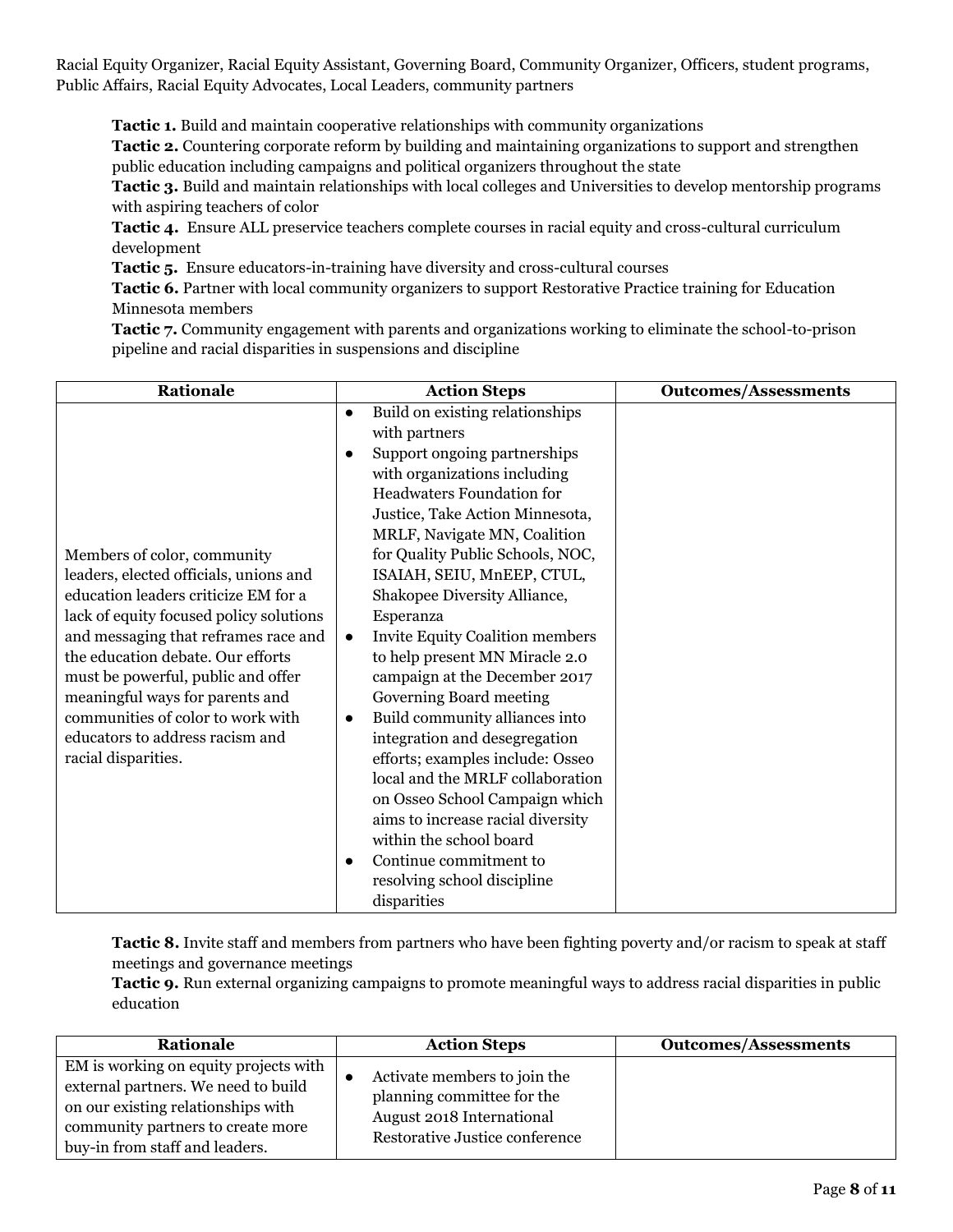| Work with Equity Coalition to<br>$\bullet$ |
|--------------------------------------------|
| integrate Restorative Justice              |
| programming into their Full                |
| Service Community Schools and              |
| <b>ESSA School Improvement</b>             |
| strategy                                   |
| Invite members of color and other          |
| racially conscious members to              |
| speak at events and rallies that is        |
| focused on ending racial                   |
| inequities and the school-to-              |
| prison pipeline                            |

**Tactic 10.** Full-service community schools policy and organizing campaign

| Rationale                                                                                                                                                                                                                                                                                                                                                                                                                                                                                                                                                                                                                                                                                                                                                                                                                                                                                                                                            |
|------------------------------------------------------------------------------------------------------------------------------------------------------------------------------------------------------------------------------------------------------------------------------------------------------------------------------------------------------------------------------------------------------------------------------------------------------------------------------------------------------------------------------------------------------------------------------------------------------------------------------------------------------------------------------------------------------------------------------------------------------------------------------------------------------------------------------------------------------------------------------------------------------------------------------------------------------|
| Full-service community schools make<br>a difference in the lives of children,<br>families, educators and their<br>communities by moving beyond the<br>normal confines of the school and<br>partnering with local stakeholders.<br>Community schools provide real<br>solutions to the unique problems of<br>the students and families they serve,<br>and are another major step forward in<br>reclaiming the promise of public<br>education. Community schools are<br>places where teachers, families,<br>community members, and service<br>providers come together in<br>partnership that meet the<br>community's needs creating better<br>conditions for both teaching and<br>learning and become the centers of<br>their communities. Community<br>schools become a genuine<br>partnerships with everyone in the<br>community and promote stable,<br>healthy neighborhoods, providing<br>supports and services for students<br>and their families. |

**Tactic 11.** Research effective teachers of color preparation programs, and ways to recruit teachers of color from other states to teach in Minnesota

| Rationale                              | <b>Action Steps</b>               | <b>Outcomes/Assessments</b> |
|----------------------------------------|-----------------------------------|-----------------------------|
| One of the reasons we do not have      | Commission research on effective  |                             |
| educators of color in leadership       | teacher of color preparation      |                             |
| positions is because there are few     | programs, in the hopes that these |                             |
| educators of color, and there are few  | programs could be replicated here |                             |
| students of color going into teaching. | in Minnesota                      |                             |
| Often these reasons are of a personal  | Provide mentoring and             |                             |
| or cultural nature. More often they    | professional support for teachers |                             |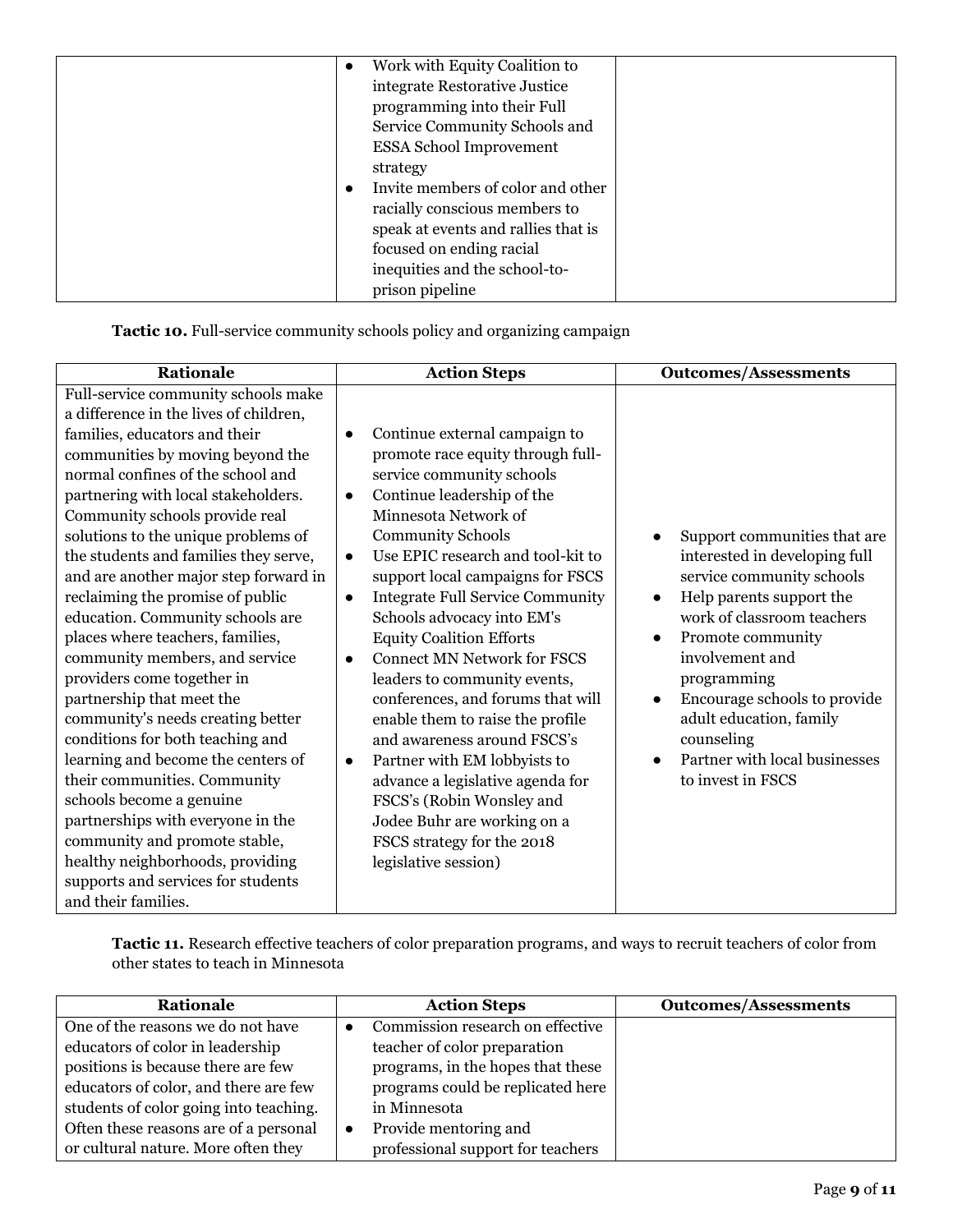| stem from a system that actively       |           | of color via the Education          |  |
|----------------------------------------|-----------|-------------------------------------|--|
| works against successful recruiting,   |           | Minnesota Elder Squad and other     |  |
| accepting, induction and retaining     |           | experienced members of color        |  |
| candidates of color.                   | $\bullet$ | Support efforts of Roseville,       |  |
|                                        |           | Anoka Hennepin and other local      |  |
| Further, the discourse around the      |           | affinity groups that have specific  |  |
| issue of recruiting and retaining      |           | classes and professional            |  |
| remains silo-ed in that only students  |           | development for non-tenured         |  |
| of color are regularly identified as   |           | TOC in their districts              |  |
| benefitting from a diverse teaching    | $\bullet$ | Regular convening of Education      |  |
| force when in fact data shows that all |           | Minnesota Elder Squad to analyze    |  |
| students benefit from experiencing     |           | teacher evaluation tools for racial |  |
| school from a culturally wide range of |           | and cultural bias.                  |  |
| teachers.                              | $\bullet$ | Continue participation on the       |  |
|                                        |           | Coalition to Increase Teachers of   |  |
|                                        |           | Color and American Indian           |  |
|                                        |           | Teachers (TOCAIT)                   |  |
|                                        |           | EPIC paper on why teachers of       |  |
|                                        |           | color leave the profession          |  |

# **External Partnerships Accomplishments:**

- ✓ Expanded coalition in support of Full-Service Community Schools
- $\sqrt{\phantom{a}}$  Advocated for more funding for Full-Service Community School pilots in 2016 legislative session
- ✓ Minnesota Network for Community Schools convened in July 2017 with the National Coalition for Community Schools to discuss sustainability
- ✓ Full-Service Community Schools was a demand included in the Equity Coalition's 2017-19 Minnesota Miracle 2.0 Campaign
- ✓ Minnesota Network for Community Schools presented on Full-Service Community Schools model at the 2017 Twin Cities Social Justice Education Fair
- ✓ Minnesota Network for Community Schools leaders hosted a table at the 2017 Minnesota Educator Academy (MEA) Conference
- $\sqrt{\phantom{a}}$  Paper released by Educator Policy Innovation Center (EPIC) in March 2016 on recruitment and retention of educators of color
- <span id="page-9-0"></span> $\sqrt{\phantom{a}}$  Paper released by Educator Policy Innovation Center (EPIC) in March 2017 on restorative practices and traumainformed instruction

#### **TRANSPARENCY**

**Transparency Goal:** Design and implement methods for tracking and communicating the accomplishments of EdMN with regards to equity programs and initiatives.

#### **Resources:**

Racial Equity Organizer, Racial Equity Assistant, Public Affairs, Data Systems Coordinator

**Tactic 1.** Create an annual report summarizing what progress has been made within racial equity work **Tactic 2.** Create a process where members of color are informed of local or national events with enough time to apply to attend

**Tactic 3.** Direct quarterly meetings or communication between the Racial Equity Organizer, EMAC Chair, Education Issues Specialist, and EM officers

| Rationale                                                                                                         | <b>Action Steps</b>                                         | <b>Outcomes/Assessments</b> |
|-------------------------------------------------------------------------------------------------------------------|-------------------------------------------------------------|-----------------------------|
| It is much easier to see what progress<br>has been made and where work needs<br>to be done if EMAC is on the same | Education Minnesota staff will<br>meet to create the report |                             |